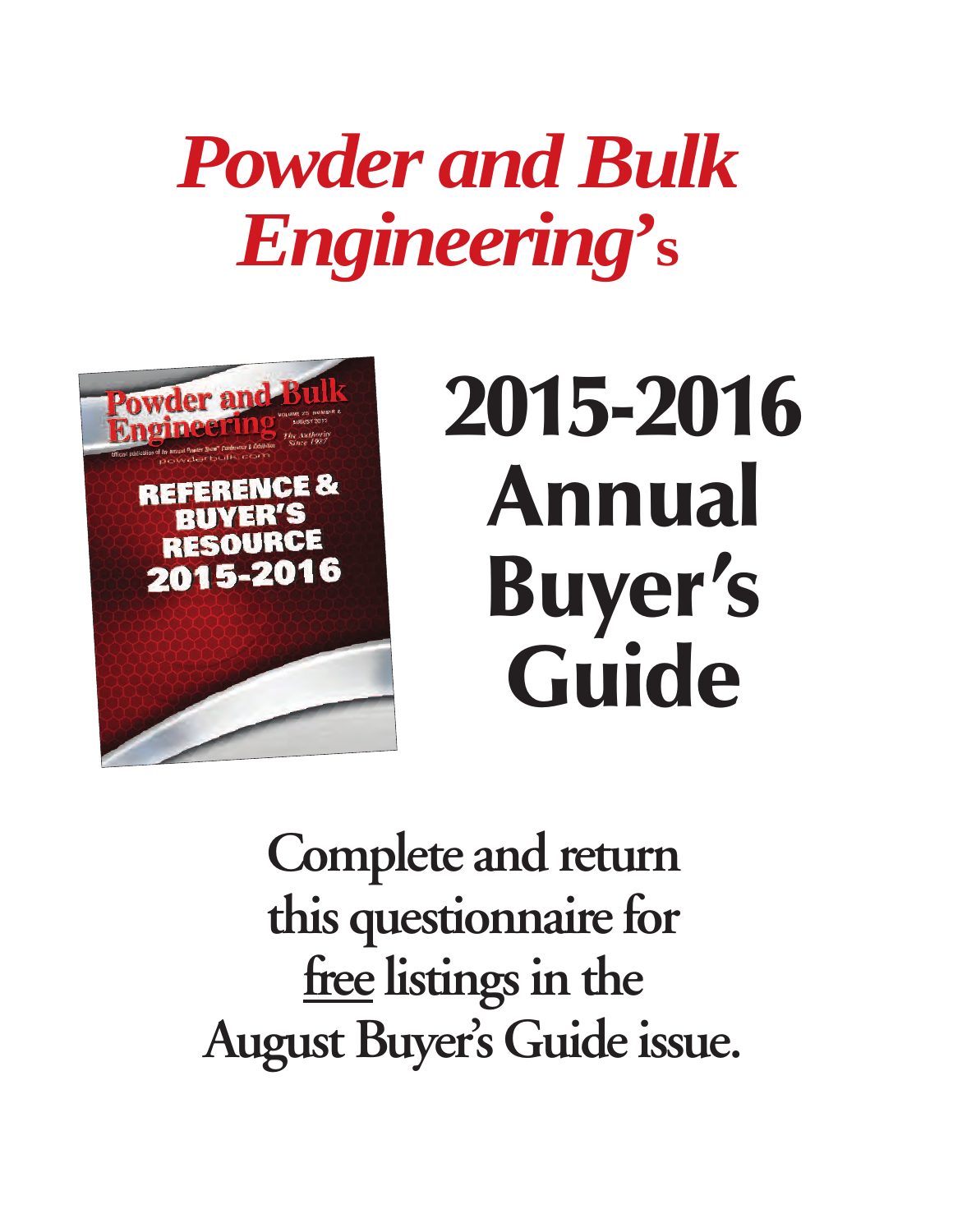In August, the annual *Powder and Bulk Engineering* buyer's guide will be published and mailed to more than 30,000+ readers. For a full year it will be the most complete source of information in the powder and bulk solids market.

Your company can be included in this important buyer's guide at absolutely no cost to you. All it takes is several minutes of your time to go through, complete, and return this questionnaire.

Because we may have a slightly different way of describing an item, please go through the entire questionnaire to make sure that you don't miss anything.



### **DEADLINE - JUNE 26 ... BUT WHY WAIT! COMPLETE AND RETURN TODAY!**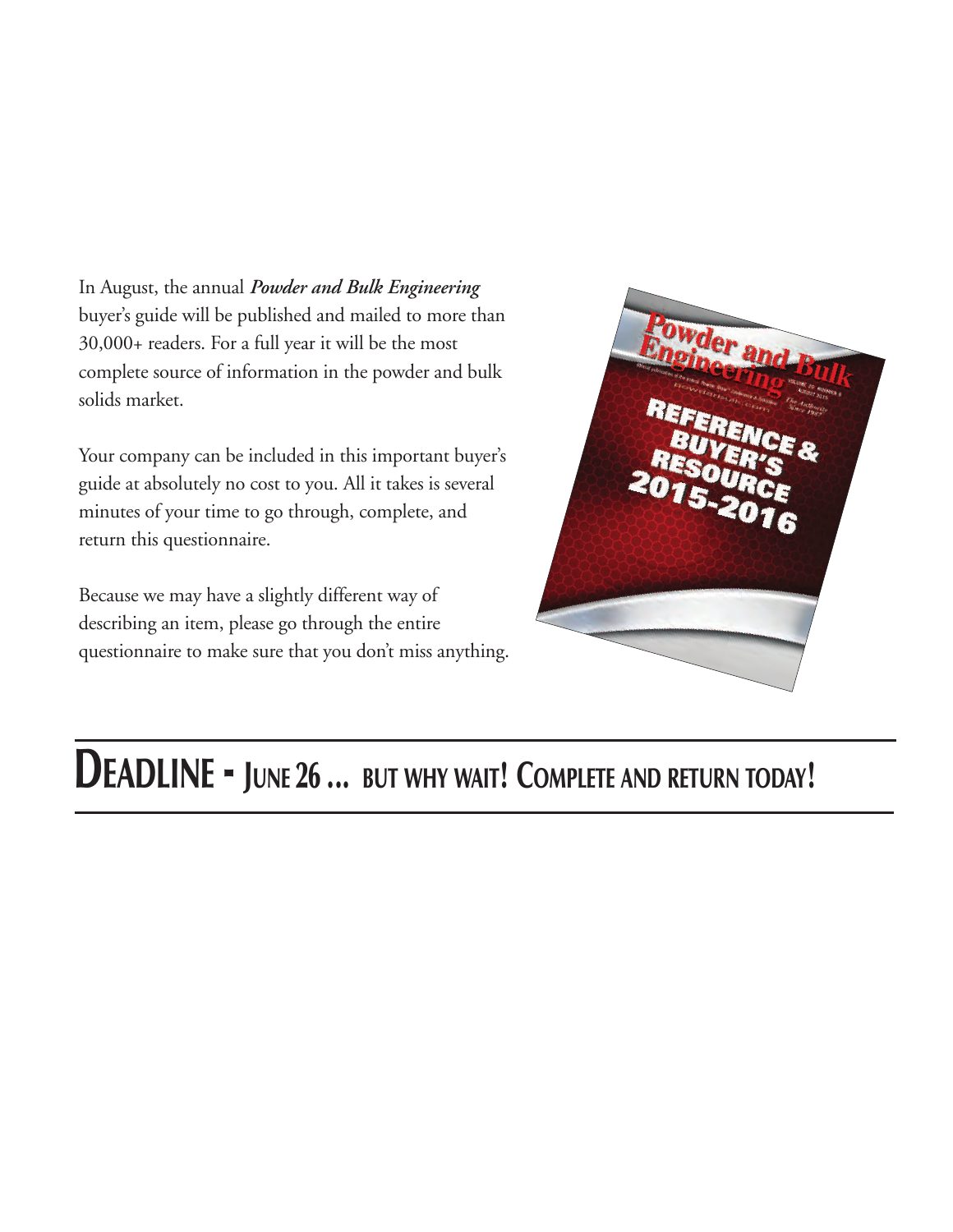**To have your company included at no charge in the 2015-2016** *PBE* **Buyer's Guide, fill in the information below exactly as it should appear in the guide. Typesetting will be done directly from this form, so please type the information requested, leaving blanks wherever spaces between words should appear. Then continue to Step 2: Check the boxes beside the equipment your company supplies 1**

| Company name: (as it should appear in the Supplier Directory section) |  |  |                                 |
|-----------------------------------------------------------------------|--|--|---------------------------------|
|                                                                       |  |  |                                 |
|                                                                       |  |  |                                 |
| Address:                                                              |  |  |                                 |
|                                                                       |  |  |                                 |
|                                                                       |  |  |                                 |
| City:                                                                 |  |  | State/Prov:<br>Zip/Postal code: |
|                                                                       |  |  |                                 |

| manager or inside sales person.                        | The person at your company who readers should contact for more information on products or services you provide. Preferably a sales |  |  |  |
|--------------------------------------------------------|------------------------------------------------------------------------------------------------------------------------------------|--|--|--|
| Name:                                                  |                                                                                                                                    |  |  |  |
|                                                        |                                                                                                                                    |  |  |  |
| Title:                                                 |                                                                                                                                    |  |  |  |
|                                                        |                                                                                                                                    |  |  |  |
| Area code/Phone number:<br>Toll free #: (if available) |                                                                                                                                    |  |  |  |
|                                                        |                                                                                                                                    |  |  |  |
| FAX number: (if available)                             | E-mail address: (if available)<br>Web site: (if available)                                                                         |  |  |  |
|                                                        |                                                                                                                                    |  |  |  |

| Information submitted by: (please print) |  |  |  |
|------------------------------------------|--|--|--|
| Your name:                               |  |  |  |
| Title:                                   |  |  |  |
| Area code/Phone number:                  |  |  |  |
|                                          |  |  |  |
|                                          |  |  |  |

**NOTE: PLEASE KEEP COPY FOR YOUR FILE AND REFERENCE.**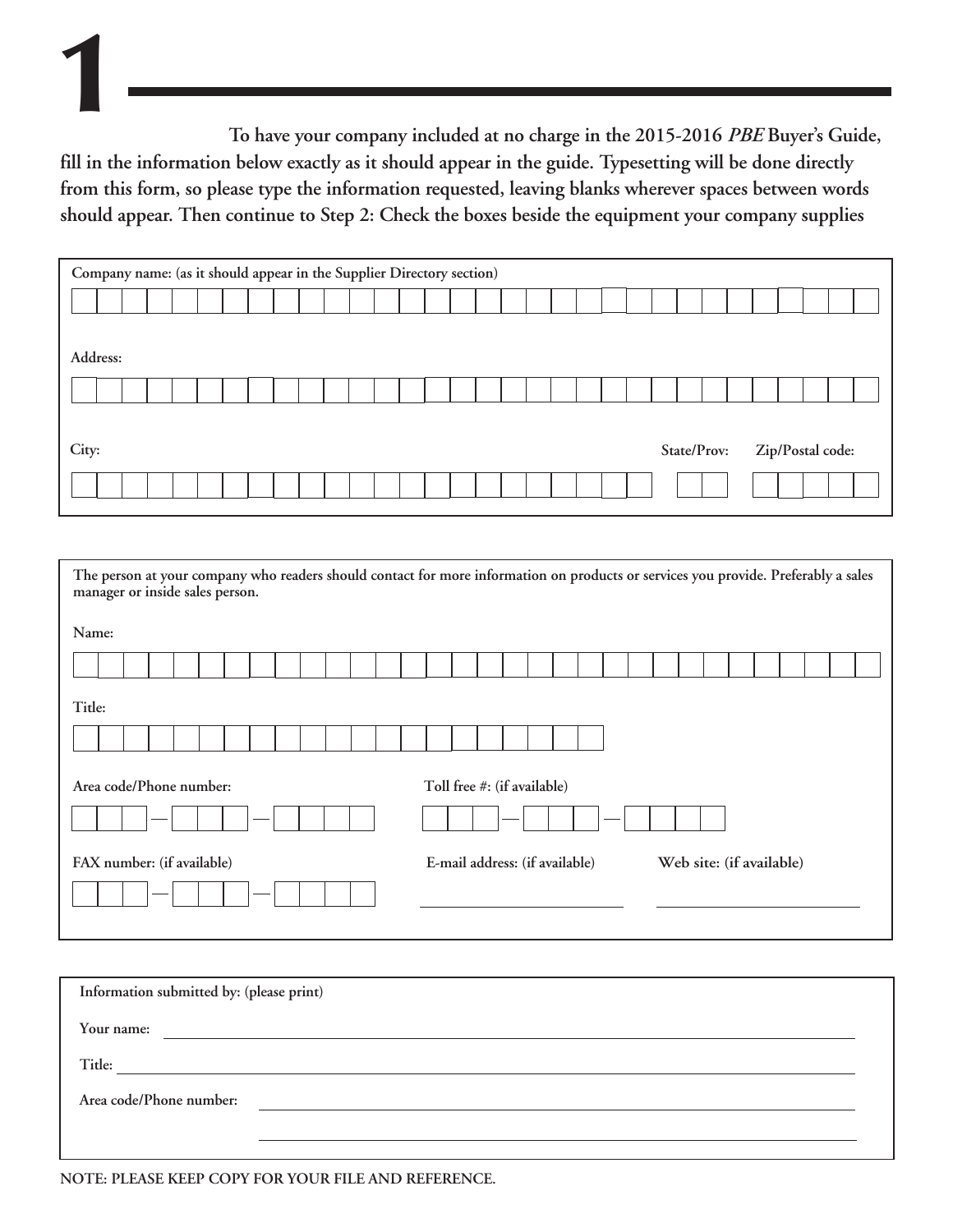#### **ABRASION-RESISTANT MATERIALS**

**(See Linings, Abrasion Resistant)**

#### **ACOUSTIC GENERATORS**

#### **(See Discharge Aids)**

#### **ACTUATORS**

**2**

 $10000$   $\Box$  Actuators

**AERATION DEVICES**

 $22468$   $\Box$  Aeration devices

#### **AGGLOMERATION EQUIPMENT**

11111 □ Briquetter 15110 □ Compactor **□** Conditioner **O** Deduster Densifier Disc pelletizer 34105 Drum pelletizer 38100 Encapsulator  $42103 \square$  Extruder  $46106$  D Flaker  $\Box$  Fluid bed O Granulator  $\Box$  Instantizer  $\Box$  Kneader  $66097 \square$  Lab  $\Box$  Mixing agglomerator  $\Box$  Pastillator  $\Box$  Pellet mill  $\Box$  Pin mixer **□** Powder press  $\Box$  Priller  $\Box$  Rewetting 84090 **Q** Rotary Rotating pan 91628 Spheroidizer 93391 <sup>O</sup> Tablet press **□** Tilting disk/pan 99893 Vibratory

#### **AGITATORS/PROPELLERS**

 $12473$   $\Box$  Agitators/propellers

#### **AIR CANNONS**

**(See Discharge Aids)**

**AIR CLASSIFIERS**

 $10768$   $\Box$  Air classifiers

#### **AIR FILTERS**

**(See Dust Collectors or Dust Collector Media)**

#### **AIR HORNS**

**(See Discharge Aids)**

#### **AIR KNOCKERS**

**(See Discharge Aids)**

#### **AIR POLLUTION CONTROL EQUIPMENT**

**(See Dust Collectors)**

#### **AIR SEPARATORS**

**(See Air Classifiers)**

#### **AIRLOCKS**

**(See Valves)**

#### **ALARM SYSTEMS**

 $10101 \square$  Fire  $26139$  Level 54328 **O** Motion 79621 **□** Temperature

#### **ANALYZERS**

 $\Box$  Air quality  $\Box$  Colorimeter, lab  $\Box$  Colorimeter, process  $30651$  Density Dew point **D** Flowability  $42914$  Hardness  $\Box$  Moisture, lab Moisture, process  $\Box$  Particle counter  $\Box$  Particle mobility 79483 □ Particle shape

 $67228$  Particle size, calibration standards 67439  $\Box$  Particle size, lab 73572  $\Box$  Particle size, process 85825 **□** Porosity 91948 **O** Powder volume 92418  $\Box$  Relative humidity  $10002 \square$  Segregation 98104 Surface area 98260 Vibratory 98677 <sup>O</sup> Zeta potential

#### **ANTI-BLINDING BALLS**

**(See Screening, Anti-Blinding Balls)**  $11423$   $\Box$  Anti-caking agents

#### **ASH CONDITIONING EQUIPMENT**

59201  $\Box$  Ash conditioning equipment

#### **ASH REMOVAL SYSTEMS**

 $12738$   $\Box$  Ash removal systems

#### **ASPIRATORS**

19214  $\Box$  Aspirators

#### **ATTRITORS**

**(See Mills)**

#### **AUGERS**

16361  $\Box$  Augers

#### **BAG CLOSING/SEALING EQUIPMENT**

  $\Box$  Adhesive  $\Box$  Heat sealing 33833 Pinch bottom Pinch top 52809 **□** Sewn  $\Box$  Sewn/tape  $\Box$  Square top  $80030$  **T**ape  $\Box$  Zipper

#### **BAG CLOSING/SEALING SUPPLIES**

 $10224 \square$  Tape  $10214$  Thread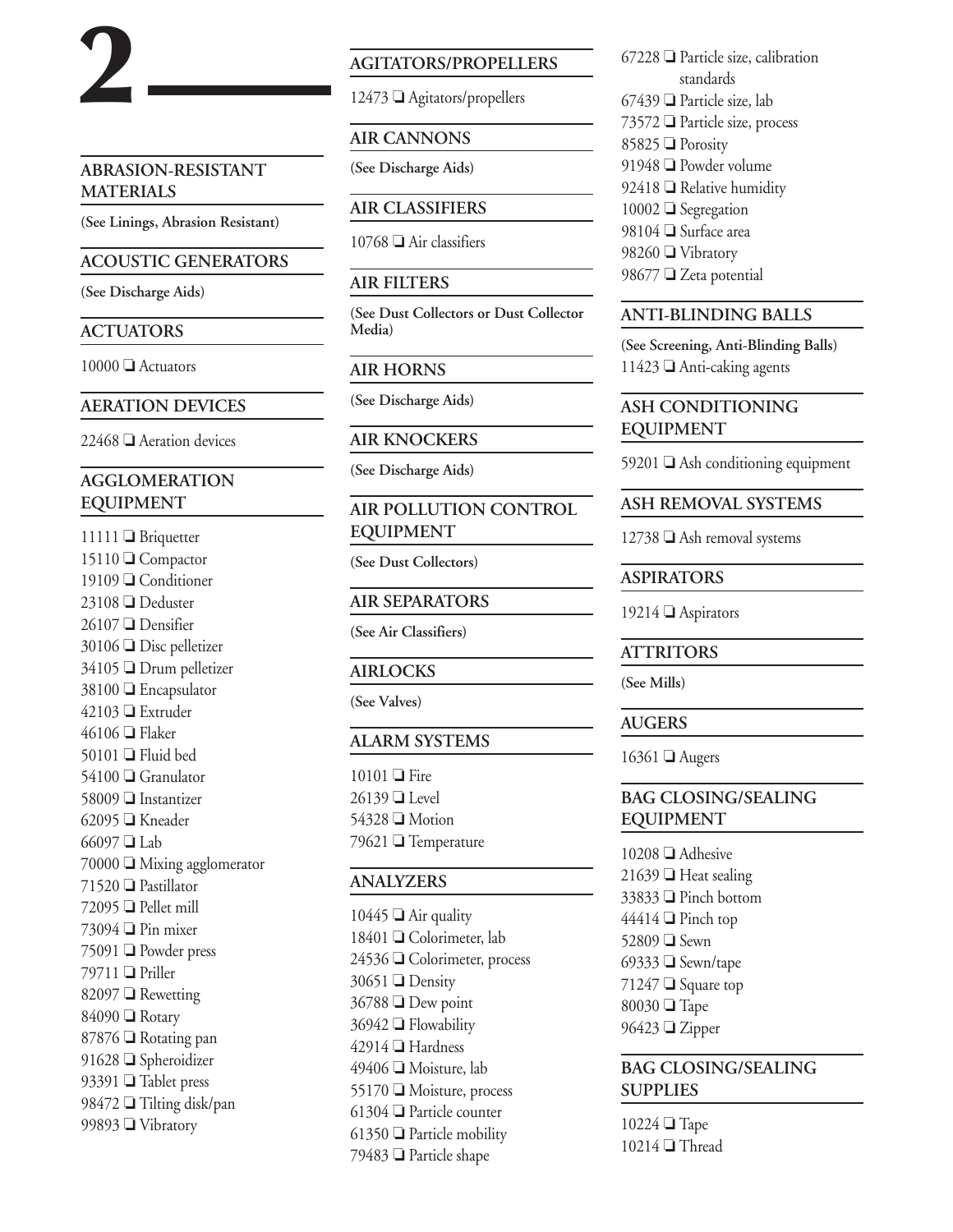#### **BAG FILLING EQUIPMENT (MULTIWALL)**

|          | (Also see Bulk Bag Filling Equipment)                 |  |             |  |  |
|----------|-------------------------------------------------------|--|-------------|--|--|
|          |                                                       |  |             |  |  |
|          | 1 5# and under 4 26-50#<br>2 6-10# 5 51-100#          |  |             |  |  |
| 3 11-25# |                                                       |  | 6 Over 100# |  |  |
|          | 17544 □ Compression packing                           |  |             |  |  |
|          | $Q1$ $Q2$ $Q3$ $Q4$ $Q5$ $Q6$                         |  |             |  |  |
|          | 19684 ■ Form-fill-seal                                |  |             |  |  |
|          | $Q1$ $Q2$ $Q3$ $Q4$ $Q5$ $Q6$                         |  |             |  |  |
|          | 20077 □ Gravimetric                                   |  |             |  |  |
|          |                                                       |  |             |  |  |
|          | 29804 □ Gross weight                                  |  |             |  |  |
|          | $Q1$ $Q2$ $Q3$ $Q4$ $Q5$ $Q6$                         |  |             |  |  |
|          | 38901 ■ Net weight                                    |  |             |  |  |
|          | $\Box$ 1 $\Box$ 2 $\Box$ 3 $\Box$ 4 $\Box$ 5 $\Box$ 6 |  |             |  |  |
|          | 47098 □ Open mouth                                    |  |             |  |  |
|          | $Q1$ $Q2$ $Q3$ $Q4$ $Q5$ $Q6$                         |  |             |  |  |
|          | 53871 ■ Sanitary                                      |  |             |  |  |
|          | $01$ 02 03 04 05 06                                   |  |             |  |  |
|          | 65112 U Vacuum                                        |  |             |  |  |
|          | $Q1$ $Q2$ $Q3$ $Q4$ $Q5$ $Q6$                         |  |             |  |  |
|          | 74139 ■ Valve, air pressure                           |  |             |  |  |
|          | $\Box$ 1 $\Box$ 2 $\Box$ 3 $\Box$ 4 $\Box$ 5 $\Box$ 6 |  |             |  |  |
|          | 79322 ■ Valve, auger                                  |  |             |  |  |
|          | Q1 Q2 Q3 Q4 Q5 Q6                                     |  |             |  |  |
|          | 83106 ■ Valve, gravity                                |  |             |  |  |
|          |                                                       |  |             |  |  |
|          | 99873 U Volumetric                                    |  |             |  |  |
|          | $\Box$ 1 $\Box$ 2 $\Box$ 3 $\Box$ 4 $\Box$ 5 $\Box$ 6 |  |             |  |  |
|          | 99890 ■ Wicketted                                     |  |             |  |  |
|          | $\Box$ 1 $\Box$ 2 $\Box$ 3 $\Box$ 4 $\Box$ 5 $\Box$ 6 |  |             |  |  |

#### **BAG HANDLING EQUIPMENT (MULTIWALL)**

**(Also see Bulk Bag & Bin Handling Equipment)**  $12050$   $\Box$  Adhesive palletizing equipment 13171  $\Box$  Checkweighers  $22437 \square$  Conveyors 31773 Deaerators 36830 Depalletizers  $36855$  Dump stations  $40092 \square$  Empty bag systems  $47649$  **D** Flatteners  $47805$  Inserters 48135  $\Box$  Lifters  $49113$  Openers, automatic 50041  $\Box$  Openers, manual  $50046$  Pallet dispensers  $51100$  **Q** Pallet inverters

51234 □ Palletizers  $51280$  Pallets 74474  $\Box$  Placers  $79236$  Robots 81922 Settlers 81944  $\Box$  Shrink wrappers 81950  $\Box$  Slitters 90315  $\Box$  Stackers 92730  $\Box$  Stretch hood wrappers 92960  $\Box$  Stretch wrappers  $91750$  **Turners** 92961  $\Box$  Vacuum manipulators

#### **BAGGING SYSTEMS, COMPLETE**

 $16662 \square$  Bagging systems, complete

#### **BAGHOUSES**

**(See Dust Collectors)**

#### **BAGS**

**(See Multiwall Bags, Bulk Bags, or Dust Collector Media)**

#### **BEARING HANGERS**

 $17620 \square$  Bearing hangers

#### **BEARING SEALS**

**(See Gaskets & Seals)**

#### **BEARINGS**

19436  $\Box$  Bearings

#### **BELT CLEANERS & SCRAPERS**

 $17777$  Delt cleaners & scrapers

#### **BELT FASTENERS**

 $10708$  **D** Belt fasteners 23156  $\Box$  Belt splicers

#### **BELT SCALES**

**(See Scales)**

#### **BELT TAKE-UPS**

23619 **□** Belt take-ups

#### **BELTING, CONVEYOR**

 $10047$  **Balata** 31382 <sup>O</sup> Cleated  $47321$   $\Box$  Corrugated sidewall 58475  $\Box$  Fabric 63459  $\Box$  Fluidizing  $67891 \square PVC$  $78494$  Rubber  $97973$  Trough 99216  $\Box$  Urethane

#### **BINACTIVATORS/ DISCHARGERS**

**(Also see Aeration Devices, Discharge Aids, and Vibrators)** 10201  $\Box$  Bin activators/dischargers

#### **BIN LEVEL INDICATORS**

**(See Level Indicators)**

#### **BIN VENTS**

**(See Dust Collectors)**

#### **BIN VIBRATORS**

**(See Vibrators)**

#### **BINS & HOPPERS, PERMANENT**

 **a** Aluminum  $\Box$  Carbon steel  $33914$  Fabric  $34290 \square$  Fiberglass  $\Box$  Plastic  $\Box$  Stainless steel

#### **BINS & HOPPERS, PORTABLE**

 **O** Aluminum  $\Box$  Carbon steel **□** Corrugated  $\Box$  Fabric **D** Fiberglass  $50025$  Plastic  $\Box$  Stainless steel

#### **BLENDERS**

**(See Mixers & Blenders)**

#### **BLOWER PACKAGES**

12323  $\Box$  Blower packages

#### **BLOWER SILENCER ENCLOSURES**

 $30423$   $\Box$  Blower silencer enclosures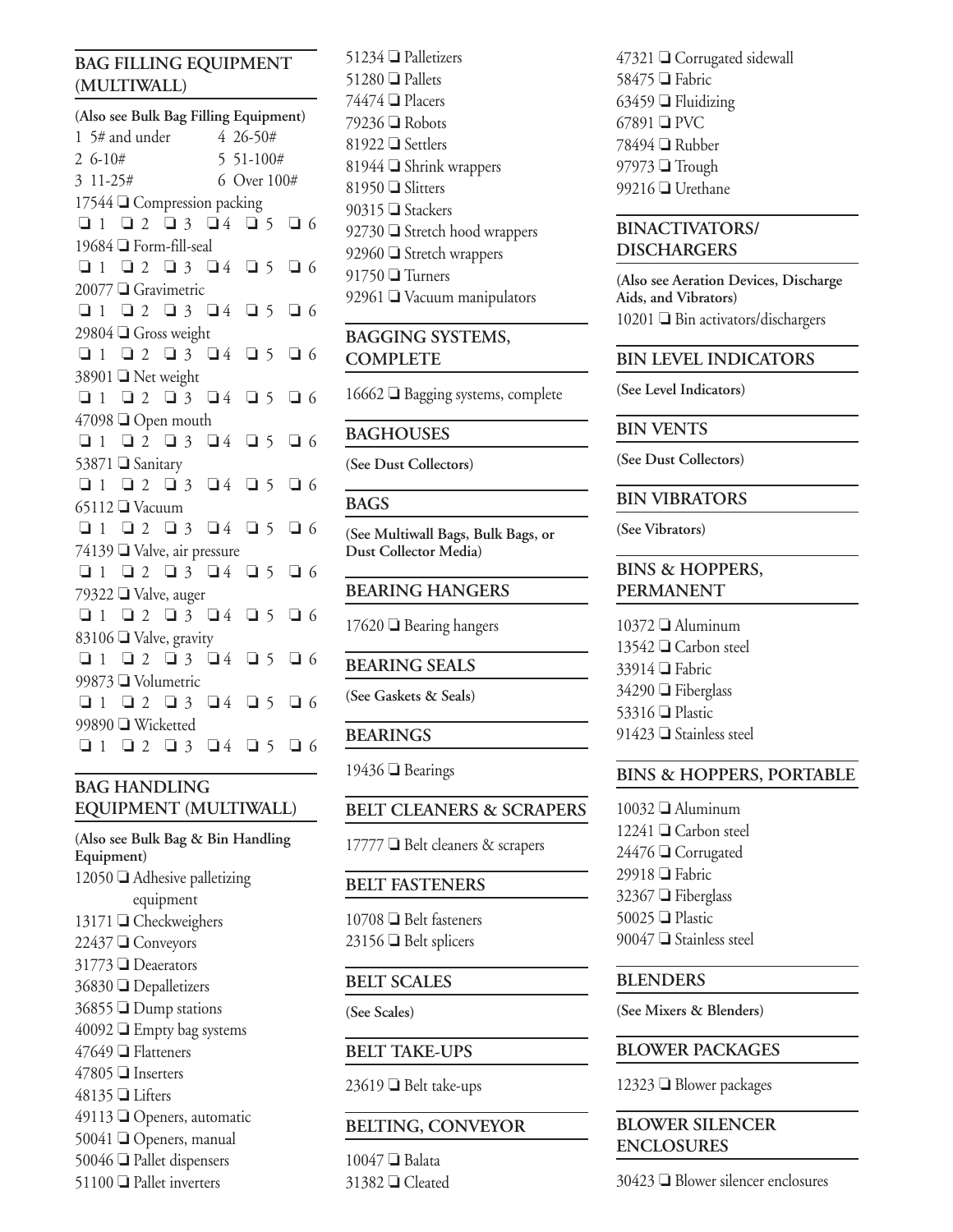#### **BLOWERS**

 $11140$  Portable  $26843$  Stationary 58201 □ Truck-mounted

#### **BOX AND DRUM FILLERS**

 $12443$   $\Box$  Box and drum fillers

#### **BOXES, CRATES**

36842 **O** Metal 71134  $\Box$  Plastic

#### **BUCKETS**

**(See Elevator Buckets)**

#### **BULK BAG & BIN HANDLING EQUIPMENT**

 $\Box$  Conveyors, belt  $\Box$  Conveyors, metal belt  $\Box$  Conveyors, roller Densifiers **Q** Pallet dispensers  $15275$  Presses  $\Box$  Right-angle turns **■** Storage racks **O** Turntables

#### **BULK BAG CLEANERS**

 $25250$   $\Box$  Cleaning equipment  $25733$  Services

#### **BULK BAG FILLING EQUIPMENT**

 $12843$   $\Box$  Bulk bag filling equipment

#### **BULK BAG FOLDERS**

60150  $\Box$  Bulk bag folders

#### **BULK BAG LINERS**

**(See Liners)**

#### **BULK BAG UNLOADING EQUIPMENT**

 $12148$   $\Box$  Bulk bag unloading equipment

#### **BULK BAGS**

  $\Box$  Anti-static bags  $\Box$  Baffled bags 11568 Custom bags **□** Flame retardant  $\Box$  Full bottom discharge  $\Box$  Grounded bags  $\Box$  HazMat **□** Lined bags Polyvinyl chloride  $\Box$  Remote discharge **□** Rigid-sided **□** Rubberized **■** Sanitary bags  $\Box$  Side discharge  $\Box$  Sift-proof bags 84287 Waterproof bags 84511 Woven polypropylene

#### **BUSHINGS**

 $14406$  **D** Bushings

#### **CAKE FILTRATION EQUIPMENT**

**(Also see Centrifuges)**  $\Box$  Filter belt presses, batch  $34480 \square$  Filter belt presses, continuous  $\Box$  Pressure filters, batch Pressure filters, continuous  $\Box$  Vacuum filters, batch  $\Box$  Vacuum filters, continuous

#### **CALIBRATION**

 $20330$  **D** Particle Size

#### **CATWALKS**

 $20341$  O Catwalks

#### **CENTRIFUGES**

 $\Box$  Batch  $\Box$  Continuous  $\Box$  Perforated basket  $\Box$  Solid basket  $\Box$  Solid bowl

#### **CHECKWEIGHERS**

**(See Bag Handling Equipment or Scales)**

#### **CHIPPERS**

11848 **□** Chippers

#### **CHUTES & SLIDES**

12285  $\Box$  Chutes & slides

#### **CLAMPS**

**(See Hose Clamps or Pipe Couplings)**

#### **CLASSIFIERS**

**(See Air Classifiers or Screening Equipment)**

#### **CLUTCHES & BRAKES**

 $27563$   $\Box$  Clutches & brakes

#### **COATING EQUIPMENT**

**(See Particle Coating Equipment)**

#### **COLOR SORTERS**

 $18223 \square$  Color sorters

#### **COMMINUTORS**

11490  $\Box$  Comminutors

#### **COMPACTION TABLES**

18327  $\Box$  Compaction tables

#### **COMPLETE SYSTEMS**

99900  $\Box$  Turnkey

#### **COMPRESSED AIR DRYERS**

50225 Deliquescent 50270 **□** Refrigerated 50280 **□** Regenerative

#### **COMPRESSORS**

13248 **□ Compressors** 

#### **COMPUTER SOFTWARE**

 $16384 \square$  Dust collector design 19327  $\Box$  Dust collector troubleshooting  $61835$  Pneumatic conveyor design  $64581$  **O** Pneumatic conveyor troubleshooting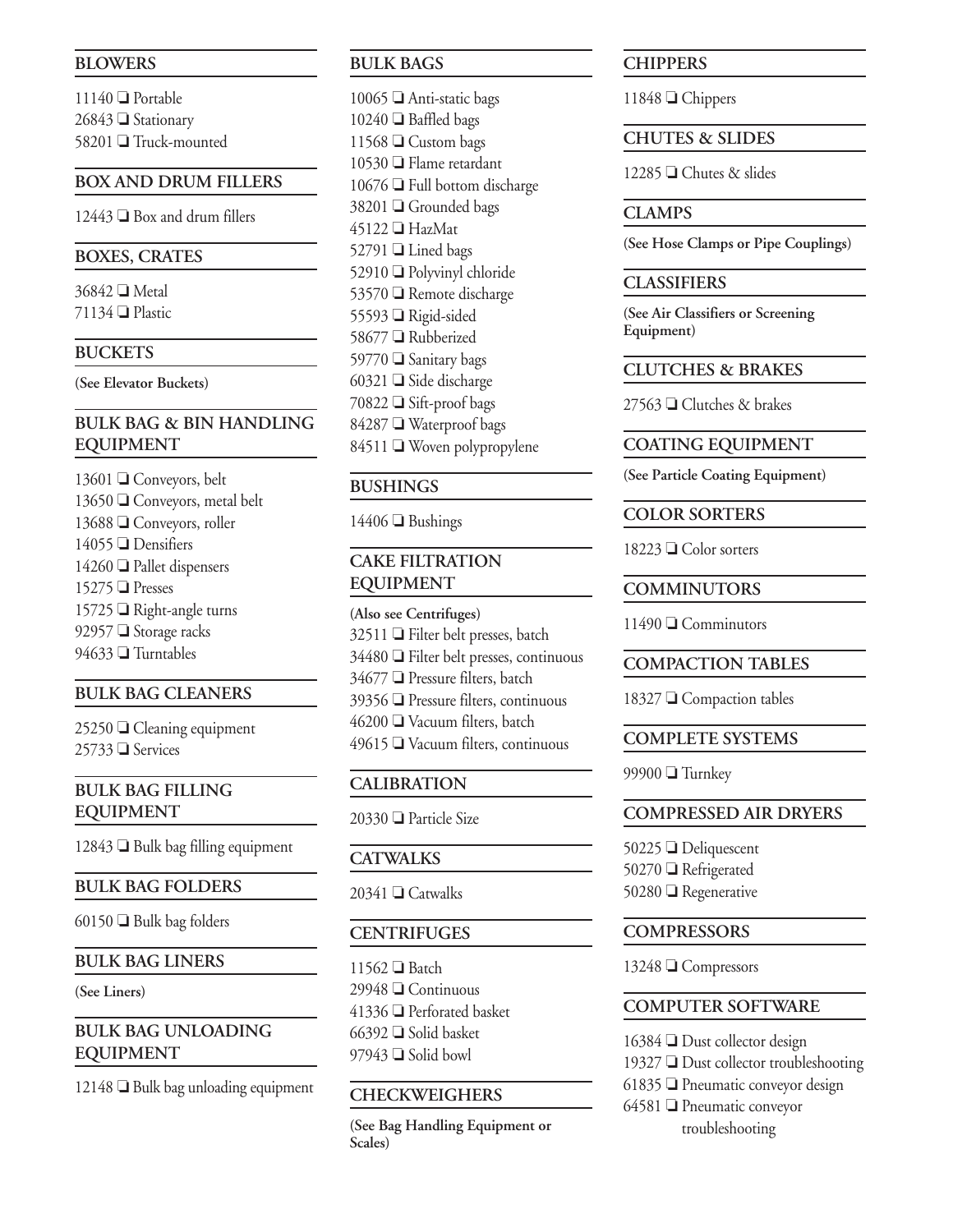#### **CONDUCTIVE FIBERS**

 $13905$   $\Box$  Conductive fibers

#### **CONNECTORS**

**(See Screening Connectors)**

#### **CONTROL SYSTEMS & PANELS**

14314  $\Box$  Control systems & panels

#### **CONTROLS**

**(Also see Monitors)**  $\Box$  Automatic batch Dust collector 33343 D Electromechanical **D** Electronic  $69022$  **Level**  $\Box$  Moisture, dryer  $\Box$  Pneumatic  $\Box$  Pressure 89947 Programmable  $\Box$  Relative humidity  $\Box$  Safety switch  $\Box$  Statistical process 98027 <sup>O</sup> Temperature  $98771$  Timing  $\Box$  Vacuum

#### **CONVEYOR BELT SCALES**

#### **(See Scales)**

**CONVEYOR BELTING**

**(See Belting, Conveyor)**

**CONVEYOR CHAIN**

10203 □ Conveyor chain

**CONVEYOR CLEANERS**

**(See Belt Cleaners)**

#### **CONVEYOR COVERS/HOODS**

60284  $\Box$  Conveyor covers/hoods

**CONVEYOR DUST CONTROL**

60310  $\Box$  Conveyor dust control

#### **CONVEYOR HOLDBACKS/BACKSTOPS**

 $24236$   $\Box$  Conveyor holdbacks/backstops

#### **CONVEYOR SAFETY SWITCHES**

 $30150$   $\Box$  Conveyor safety switches

#### **CONVEYOR SCREWS**

**(Also see Augers)**  $31180$  Mild steel 32955 <sup>D</sup> Plastic  $36262$  **O** Stainless steel

#### **CONVEYOR SKIRTING**

20934  $\Box$  Conveyor skirting

#### **CONVEYOR SLIDER BEDS**

20221  $\Box$  Conveyor slider beds

#### **CONVEYORS**

**(See Mechanical Conveyors or Pneumatic Conveyors)**

#### **COOLERS**

 $12186$   $\Box$  Coolers

#### **COUPLINGS**

**(See Pipe Couplings or Shaft Couplings)**

#### **CRUSHERS**

**(Also see Mills or Shredders)**  $11314$  Batch  $18817$   $\Box$  Continuous  $26320 \square$  Gyratory 33823 **I**mpact  $41326$  Integral screening 48829  $\Box$  Jaw  $56332 \square$  Low-profile 63839  $\Box$  Pre-breakers  $71338$   $\Box$  Ring-roll  $78841 \square$  Roll  $86334$  **Rotary** 90884 Sanitary 93848 Secondary

#### **CRYOGENIC GRINDING EQUIPMENT**

**(See Mills)**

#### **CRYSTALIZERS**

 $10542 \square$  Crystalizers

#### **CUSTOM FABRICATORS**

19385  $\Box$  Custom fabricators

#### **CUSTOM SERVICES**

 **Q** Agglomeration  $16539$  Bagging **□** Custom packaging  $26189$  Drying 31398 Laboratory services  $34181 \square$  Mixing/blending **O** Particle characterization Particle coating Pilot scale processing  $\Box$  Screening & classifying  $\Box$  Size reduction  $\Box$  Spray drying  $\Box$  Tabletting

#### **CUTTERS**

 $12142 \square$  Dicers  $31367$  **D** Flakers 50001  $\Box$  Graters 78777 Shredders 99396  $\Box$  Slicers

#### **CYCLONES**

**(See Dust Collectors)**

#### **DAMPERS**

70512  $\Box$  Dampers

**DEAERATORS**

12144  $\Box$  Deaerators

#### **DEAGGLOMERATORS**

13872  $\Box$  Deagglomerators

#### **DEDUSTERS**

 $25910$  **D** Electronic 51943 Mechanical

#### **DEHUMIDIFIERS**

 $11211$  **O** Dehumidifiers

#### **DEHYDRATORS**

10138 **□** Dehydrators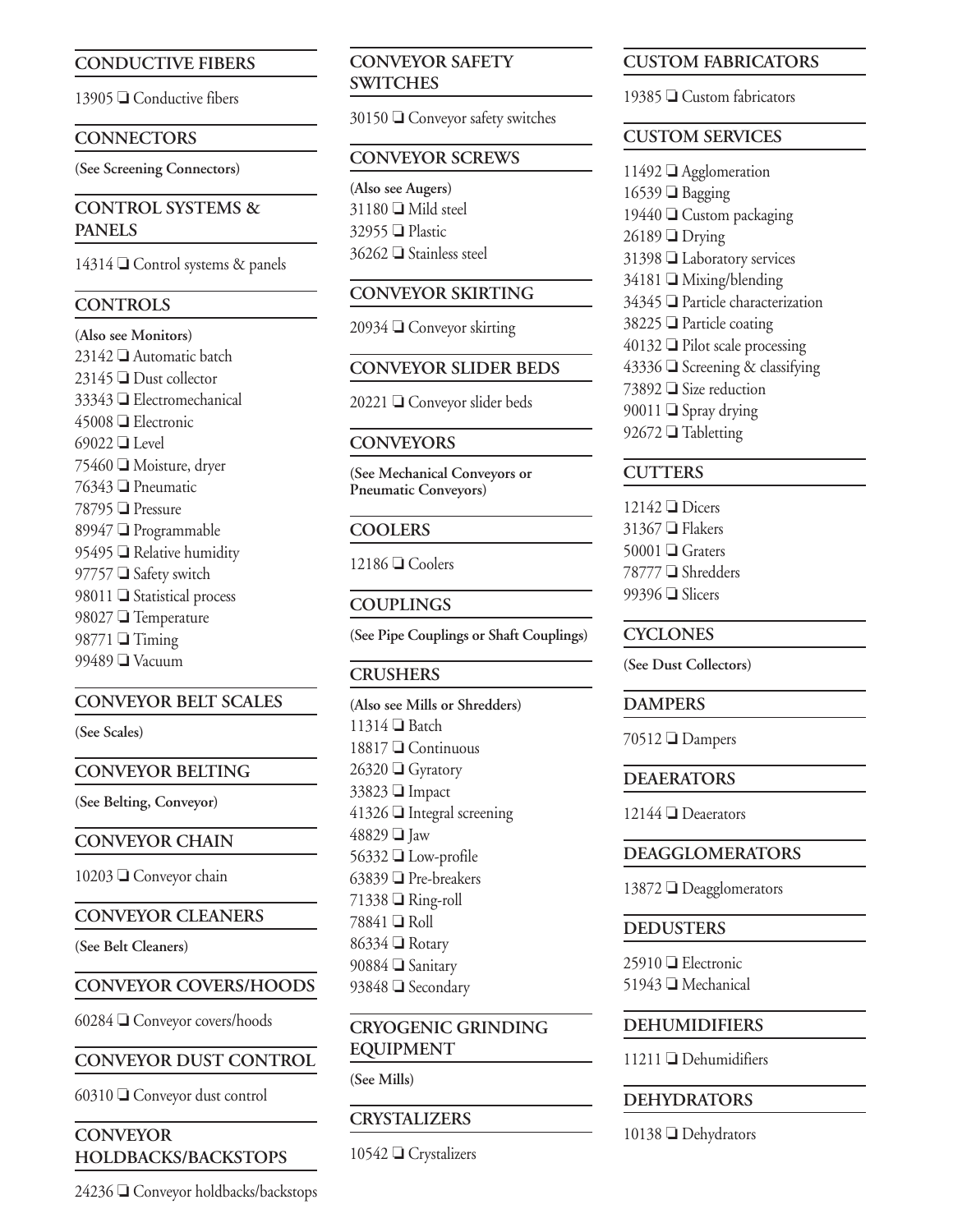#### **DELUMPING MILLS**

**(See Mills or Crushers)**

#### **DENSIFIERS**

 $10030$  Densifiers

#### **DESICCANTS**

 $14945$  Desiccants

#### **DEWATERING EQUIPMENT**

**(See Centrifuges or Cake Filtration Equipment)**

#### **DISCHARGE AIDS**

**(Also see Aeration Devices, Bin Activators/Dischargers or Vibrators)**  $\Box$  Acoustic generator  $\Box$  Air cannon  $\Box$  Air horn  $\Box$  Air knocker Live bottom 73822 Pneumatic blasting

#### **DISPERSERS**

**(See Mixers & Blenders)**

#### **DIVERTERS**

**(See Valves)**

#### **DOME STORAGE**

**(Also see Silos)** 18634  $\Box$  Dome storage

#### **DRAG CHAIN**

18827 **□** Drag chain

#### **DRAG FLIGHTS**

79402  $\Box$  Drag flights

#### **DRIVES**

 $12940$  Drives

#### **DRUM FILLERS**

**(See Box and Drum Fillers)**

#### **DRUM HANDLING EQUIPMENT**

11841  $\Box$  Drum handling equipment

#### **DRUMS**

  $\Box$  Aluminum  $\Box$  Carbon steel **□** Corrugated 38187 **□** Fiber  $\Box$  Lined  $60015$  Metal  $\Box$  Plastic  $\Box$  Stainless steel

#### **DRYER REPLACEMENT**

**PARTS**

 $57000$  Dryer replacement parts

#### **DRYERS**

 $10001$   $\Box$  After-cooling 12333 Agitated  $14455$   $\Box$  Apron  $16566$  **D** Back mixed  $18872 \square$  Back-mix feeding  $20002$  O Calciner  $22033$   $\Box$  Centrifugal  $24307 \square$  Classifying  $26666$   $\Box$  Closed-loop  $28770$   $\Box$  Combination dryer/mixer 30316 □ Conduction  $32422 \square$  Convection 34531 **□** Conveyor 36766 **□** Counter-current  $38380 \square$  Cross-flow 39977 Desiccant 39985 Double cone  $40000$  Drum  $42111$  Dust-tight  $44998$  **P** Flash  $46466$  **D** Fluid bed  $48902$  Freeze  $50010 \square$  Gas-tight 99567 **Helical dryer/mixer** 51333 **Hopper**  $51755$  Infrared 52175  $\Box$  Lab 53433 **■** Microwave 55357 D Multi-stage  $56190$   $\Box$  Multi-zoned  $57171$  Paddle 58599 **Pan**  $60444$  **D** Plate  $62681$  **D** Plug flow 63087  $\Box$  Pulse jet  $64270$  **Q** Radio frequency

 $65800$  Ribbon  $65814$  Ring 66999  $\Box$  Roaster  $67913$  Rotary 68315  $\Box$  Scraped surface  $69696 \square$  Screw 71310  $\Box$  Second stage  $72263$  Shelf 72316  $\Box$  Size reducing 73914  $\Box$  Sludge  $74799 \square$  Spin flash 75631  $\Box$  Spiral  $77117$  Spray 79210 Superheated vapor 81214 Suspension 83095 <sup>T</sup>hermal disk  $83595 \square$  Thin film  $84112$  Tower  $85490 \square$  Tray  $86435$  Tumble 88991  $\Box$  Tunnel  $90105$   $\Box$  V-cone  $92016$  Vacuum  $94560$   $\Box$  Vertical 99891 Vibratory

#### **DUCTWORK**

 $10046$  Ductwork

#### **DUMPERS**

**(Also see Lifters)**  $13245 \square$  Dumpers

#### **DUST ARRESTORS**

14358  $\Box$  Dust arrestors

#### **DUST COLLECTOR CAGES**

 Dust collector cages  $10507$  **Bags □** Cartridges  $\Box$  Ceramics 89879 **Q** Cloth 99898 D Membrane/nano  $\Box$  Sintered plastic element Synthetic

#### **DUST COLLECTOR MEDIA**

 $10507$  **Bags** 54354 **□** Cartridges  $99894 \square$  Ceramics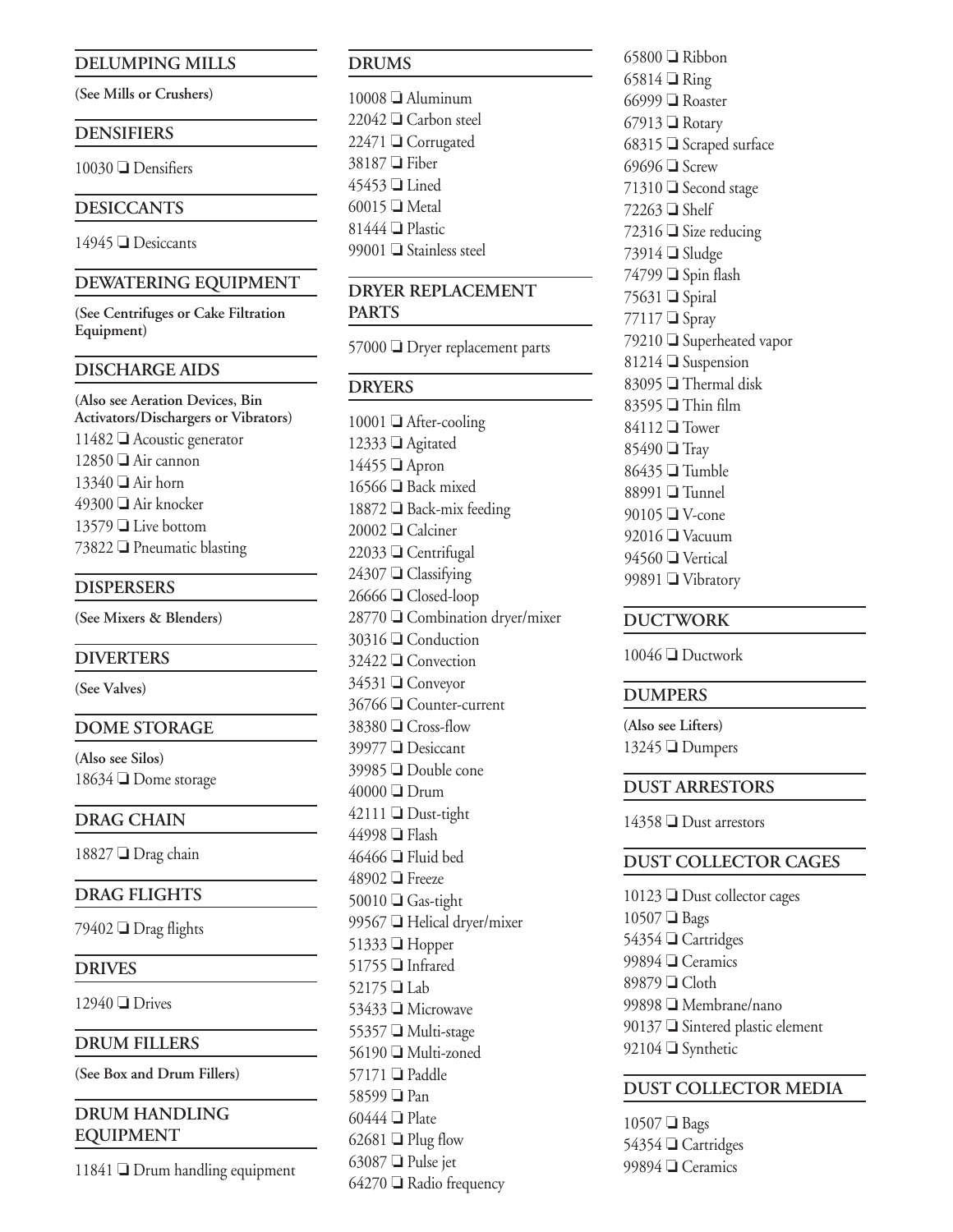89879 **Q** Cloth 99898 Membrane/nano 90137  $\Box$  Sintered plastic element  $92104$  Synthetic

#### **DUST COLLECTOR MEDIA CLEANERS**

 $25480 \square$  Bags  $26233$   $\Box$  Cartridges  $26710$  Services

#### **DUST COLLECTOR SYSTEMS, COMPLETE**

 $30072$  Dust collector systems, complete

#### **DUST COLLECTOR VALVES**

**(Also see Valves)**  $30090$   $\Box$  Dust collector valves

#### **DUST COLLECTORS**

  $\Box$  Absolute filtering **D** Bag filtering  $27803 \square$  Bin vent  $\Box$  Cartridge filtering 37334 Centrifugal  $\Box$  Cyclone **D** Electrostatic precipitator  $\Box$  HEPA filtering Intake filtering Mist-fume 72999 Multi-stage **D** Pulse jet **Q** Reverse air  $\Box$  Scrubber  $94111$  Shaker  $\Box$  Waste recovery 97350 **Wet** 

#### **EDUCTORS**

 $11121 \square$  Eductors

#### **ELBOWS**

 $12429 \square$  Elbows

#### **ELEVATOR BOLTS**

43628  $\Box$  Elevator bolts

#### **ELEVATOR BUCKETS**

 $11670$  **D** Aluminum  $12633$  Iron 23578 **W** Nylon  $36120$  **D** Polyethylene  $47724$  **O** Steel 74625  $\Box$  Urethane

#### **ELEVATORS**

**(See Mechanical Conveyors)**

#### **EMISSION MONITORS**

**(See Monitors)**

#### **EVAPORATORS**

11089  $\Box$  Evaporators

#### **EXPLOSION SUPPRESSION**

11335  $\Box$  Isolation valves 40560  $\Box$  Spark detection 76043  $\Box$  Systems

#### **EXPLOSION VENTING**

 $14642 \square$  Door vent latches  $15483 \square$  Vents  $16000 \square$  Vents, flameless

#### **EXTRACTION EQUIPMENT**

 $37890$  Extraction equipment

#### **EXTRUDERS**

 $50377$   $\Box$  Lab  $\Box$  Planetary two stage  $\Box$  Single screw  $\Box$  Twin screw

#### **FANS**

 $11440$   $\Box$  Air movement 14395  $\Box$  Materials handling

#### **FEEDERS**

 $11222 \square$  Agitated  $16655 \square$  Belt  $21242 \square$  Bridge breaking  $26190 \square$  Dosing  $31333$  Dust-tight 36798 **a** En masse

 $41946$  Explosion-proof  $43410 \square$  Fine powders  $46637 \square$  Gravimetric 51905  $\Box$  Lab 56789 **□** Live bottom  $61233$  Loss-in-weight  $67730$  Oscillating 71221  $\Box$  Proportioning 76696  $\Box$  Rotary valve  $81244$  Sanitary  $86555 \square$  Screw 89211  $\Box$  Self-cleaning 91230  $\Box$  Slide gate 92333 **T**ray 93218 Vibratory 95402 **□** Volumetric  $97723$  Weigh belt

#### **FIBCs**

**(See Bulk Bags)**

#### **FILLERS, PACKAGE**

**(Also see Bag Filling Equipment)**  $10070$  **D** Fillers, package

#### **FILTER BAGS, CARTRIDGES**

**(See Dust Collector Media)**

#### **FILTER PRESSES**

**(See Cake Filtration Equipment)**

#### **FILTERS FOR LIQUID/SOLID SEPARATION**

 $\Box$  Centrifuge cloths & liners  $\Box$  Filter belting  $\Box$  Filter cloths (for filter belt presses)  $\Box$  Filter leaf covers  $\Box$  Press cloths  $\Box$  Vacuum filter cloths

#### **FILTERS, IN-LINE AIR**

48852  $\Box$  Filters, in-line air

#### **FIRE DETECTION EQUIPMENT**

 $10307$   $\Box$  Fire detection equipment

#### **FIRE SUPPRESSION SYSTEMS**

 $12111 \square$  Fire suppression systems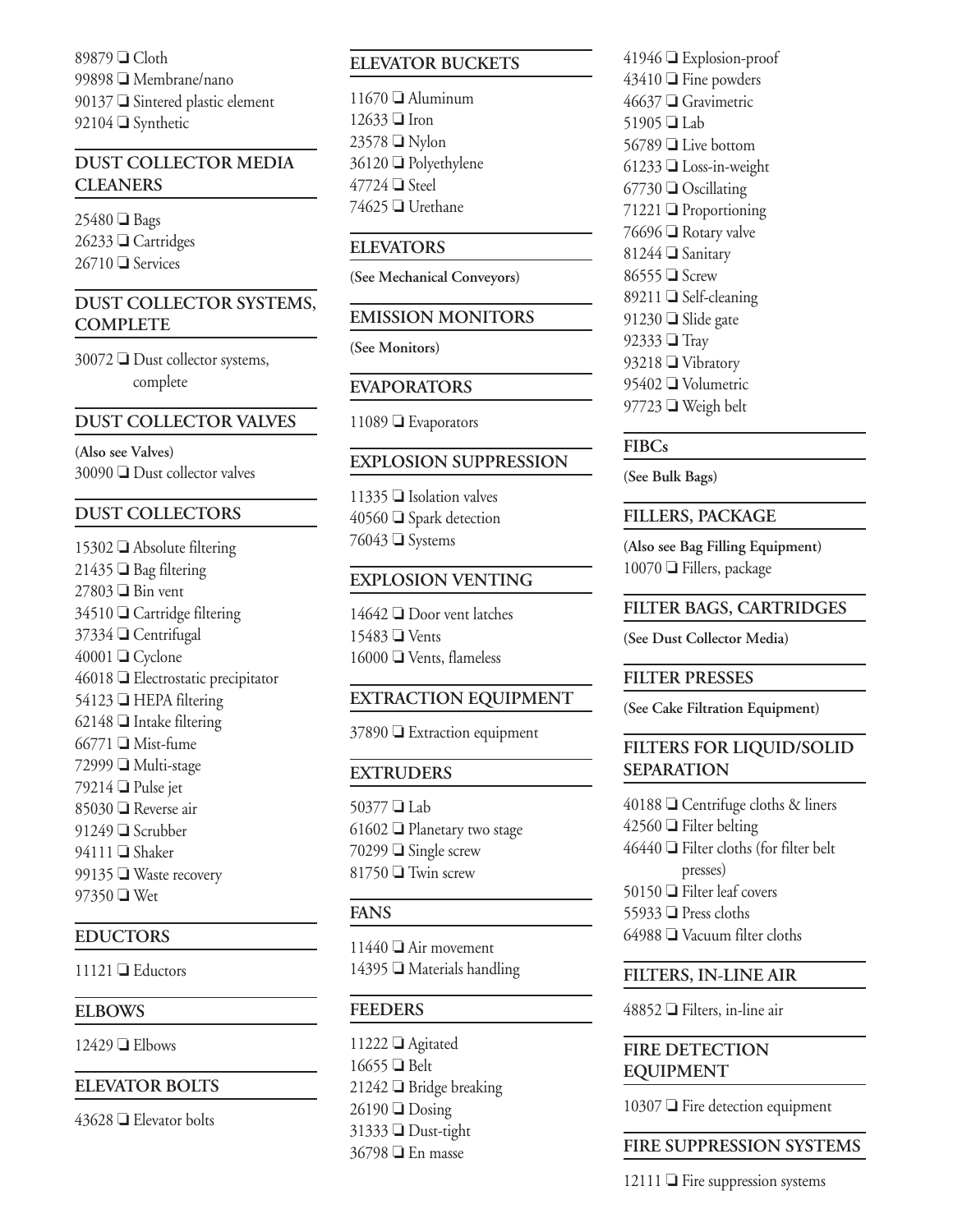#### **FLATTENERS**

**(See Bag Handling Equipment) (See Anti-Caking Agents)**

#### **FLOW AIDS**

**(See Discharge Aids)**

#### **FLOW METERS, SOLIDS**

 $24793 \square$  Flow meters, pneumatic lines  $10135$   $\Box$  Flow meters, solids

#### **FLOW MONITORS**

#### **(See Monitors)**

#### **FLUIDIZED BEDS**

**(See specific categories, such as Dryers)**

#### **FLUIDIZERS**

**(See Aeration Devices)**

#### **FLUIDIZING MEDIA**

 $15309$   $\Box$  Fluidizing media

#### **GASKETS & SEALS**

11054  $\Box$  Bearing isolation seals  $11777 \square$  Gaskets  $47201$  **O** Seals 99568 G Seals, inflatable

#### **GATES**

**(See Valves, Slidegate)**

#### **GEAR REDUCERS**

12649  $\Box$  Gear reducers

**GEARS**

 $11857 \square$  Gears

#### **GRANULATORS**

**(See Agglomeration Equipment)**

**GRATES**

**(See Magnetic Separators)**

#### **GRINDERS**

**(Also see Mills)** 11336  $\Box$  Grinders

#### **GRINDING MEDIA**

13967  $\Box$  Grinding media

#### **HAMMERMILL REPLACEMENT PARTS**

 $11374$  **Hammers**  $11384 \square$  Screens

#### **HARD FACING**

32688 Hard facing

#### **HEAT EXCHANGERS**

 $11465$   $\Box$  Air-to-air 54391 **□** Liquid-to-air  $82250$  Solids-to-liquid

#### **HOGS**

 $13260 \square$  Hogs

#### **HOSE**

11599  $\Box$  Abrasion resistant  $19819$  Ducting  $12567$   $\Box$  Metal 77459  $\Box$  Plastic 77500 **□** Rubber  $19820$  Silicon 19821 <sup>O</sup> Vacuum

#### **HOSE CLAMPS**

 $16133 \square$  Hose clamps

#### **IBCs**

**(See Bins & Hoppers, Portable)**

#### **IDLER ASSEMBLIES**

17302  $\Box$  Cantenary  $14744$   $\Box$  Cantilever  $44921 \square$  Flat  $57729$  Offset 78290 **■** Stub  $87656$   $\Box$  Troughed

#### **IMPACTORS**

 $15843$  Impactors

#### **INCINERATORS**

 $44920$  Incinerators

#### **INSPECTION SERVICE DOORS**

51400  $\Box$  Inspection service doors

#### **KILNS**

51580  $\Box$  Kilns

#### **KNIVES/CUTTERS**

10459 **■** Knives/cutters

#### **LEAK DETECTORS**

19840  $\Box$  Leak detectors

#### **LEVEL CONTROLLERS**

 $10926$  Level controllers

#### **LEVEL INDICATORS**

 $11324 \square$  Bin-bob **□** Capacitance 28311 <del>□</del> Continuous  $32255$  Laser Microwave  $\Box$  Nuclear radiation  $50480$  **D** Paddle  $\Box$  Pressure sensitive **Q** Radio frequency  $\Box$  Rotating vane **□** Sonic/ultrasonic 88123 Strain sensor  $\Box$  Tuning fork/vibrating rod

#### **LIFTERS**

 $20140$  D Bins  $21360$  **D** Bulk bags  $22675$  Drums

#### **LINERS**

 $13461 \square$  Box  $13462 \square$  Bulk bag  $20954$  Disposable  $43737 \square$  Drum 52221  $\Box$  Shipping container  $61135$  Truck

#### **LININGS, ABRASION RESISTANT**

 $10079$   $\Box$  Alloy  $24361$  **B**asalt 32737 O Ceramic 44338 Combination  $55411$   $\Box$  Epoxy  $60045$  **D** Plastic 84344 Q Rubber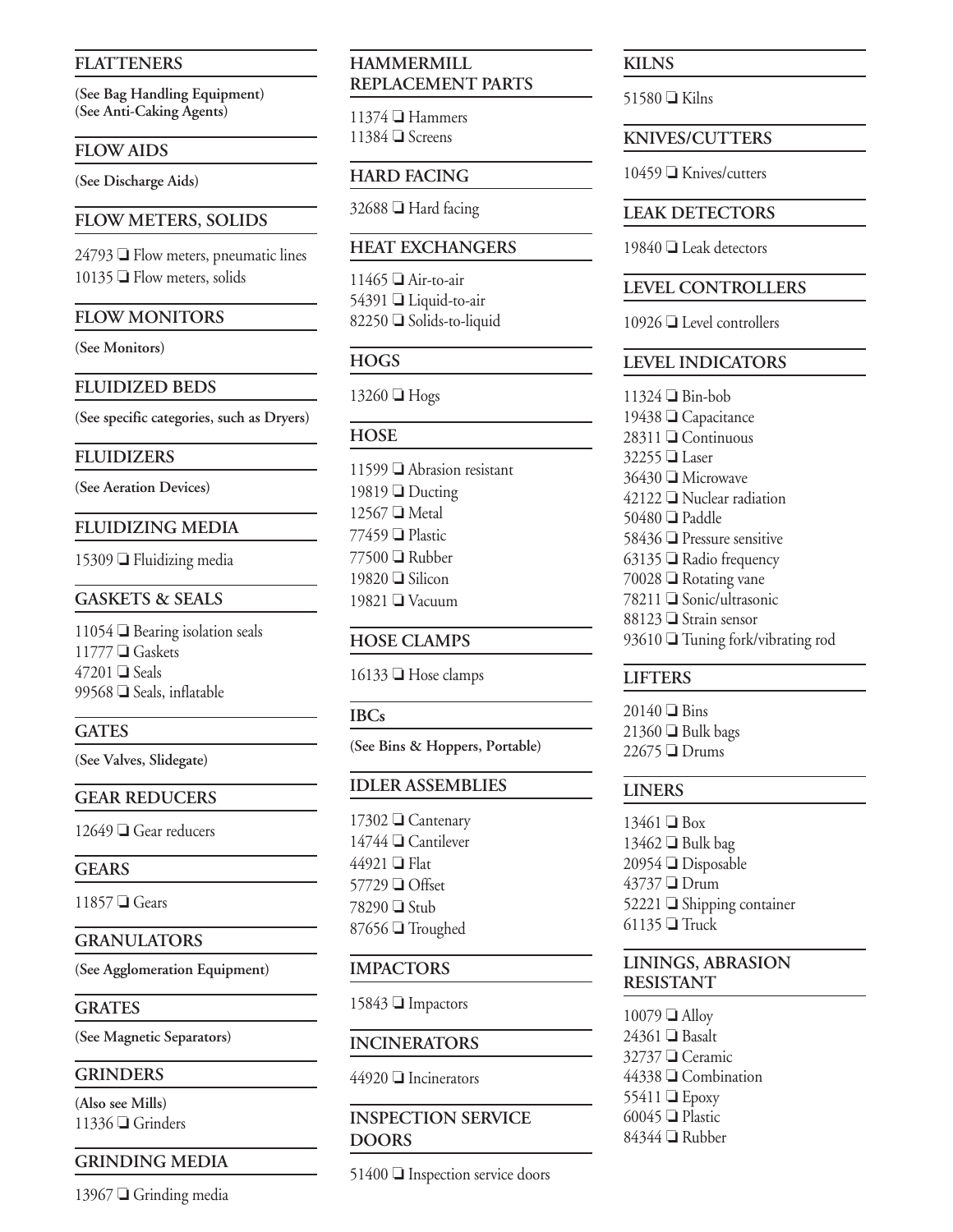#### **LOAD CELLS**

**(See Scales)**

#### **LOADING SPOUTS & CHUTES**

13543  $\Box$  Loading spouts & chutes

#### **LUMP BREAKERS**

15475  $\Box$  Lump breakers

#### **MAGNETIC SEPARATORS**

**(Also see Metal Detectors)**  $\Box$  Center flow tube  $\Box$  Chute  $28166$  Drawer  $33480$  Drum  $\Box$  Electro high gradient  $45386$  Grate  $\Box$  Hump  $\Box$  Overhead  $\Box$  Plate Pneumatic conveyor  $\Box$  Pulley  $77814$  Roll  $\Box$  Rotating Self-cleaning  $90356$  Tube

#### **MANIPULATORS**

**(See Lifters or Bag Handling Equipment)**

#### **MATERIAL FLOW AIDS**

**(See Discharge Aids) (See specific equipment)**

#### **MECHANICAL CONVEYORS**

 $\Box$  Aeromechanical  $\Box$  Air slide  $\Box$  Apron 15334 **B**eam  $19106$  **D** Belt  $21900 \square$  Belt, air assisted  $\Box$  Bucket elevator 27300 O Chain  $\Box$  Cleated belt O Cooling  $\Box$  Covered Differential motion  $43567$  Drag Dust-tight

 $51003 \square$  En masse  $\Box$  Enclosed  $\Box$  Flexible screw  $61183$  Inclined  $\Box$  Portable Reciprocating Screening  $67960$  Screw  $\Box$  Sidewall belt  $71713$  Spiral  $\Box$  Stacking  $\Box$  Steel belt  $\Box$  Storage system  $81812$  Trough  $\Box$  Tube, belt  $\Box$  Tubular, drag  $\Box$  Tubular, reciprocating  $\Box$  Tubular, screw **□** Vertical  $\Box$  Vibratory  $\Box$  Walled belt

#### **METAL DETECTORS**

**(Also see Magnetic Separators)** 63948  $\Box$  Bulk material  $33445$  Detect & reject  $11000 \square$  Detect only 98983 **D** Finished packages 98987 V-ray

#### **MILLS**

  $\Box$  Air-swept  $\Box$  Attrition  $15340$  **Ball**  $17433 \square$  Bead  $\Box$  Blending  $21232 \square$  Bowl  $22105 \square$  Cage  $\Box$  Centrifugal  $24612$  Chain  $\Box$  Colloid  $27566 \square$  Cone  $\Box$  Continuous  $\Box$  Cryogenic grinding equipment Deagglomerating 33441 **□** Disc Dispersion  $37422 \square$  Explosion-proof  $\Box$  Fine particle Finishing  $\Box$  Fluid energy Grinding plate

 $47232 \square$  Hammer 49521 **□** Homogenizing 50992 **Horizontal** 51347  $\Box$  Impact 52343  $\Box$  Integral screening 52450  $\Box$  Jar 52563  $\Box$  Jet  $52675$   $\Box$  Knife cutting 52780 **Lab** 52852  $\Box$  Micronizing 99901  $\Box$  Nano-size  $52944$  Pebble 99569  $\Box$  Pellet 53175 **□ Pin** 53200  $\Box$  Pug 54073  $\Box$  Pulverizing  $60789$  Rod  $63042$  **D** Roller  $67735$   $\Box$  Roller disc 71169 **■ Sanitary** 71180  $\Box$  Screening  $72866$  Semi-autogeneous 78444 **□** Tube  $80303$  Tumbling  $82017$  **O** Universal  $84356$  Vertical 86763 Vibratory ball 88320  $\Box$  Wet grinding

#### **MIXERS & BLENDERS**

 **D** Baffled  $10010$  **D** Bin **Bottom** entry agitated  $14387 \square$  Chilled  $\Box$  Combination mixer/dryer  $\Box$  Compounding  $20012 \square$  Conical screw  $\Box$  Container  $22337 \square$  Continuous Dispersion Dissolver  $28452 \square$  Double arm Double cone Double planetary Dry powder **D** Emulsifier 38401 <sup>O</sup> Fluid bed  $\Box$  Gravity flow 42422 **a** Heated **D** Helical dryer/mixer  $\Box$  High shear  $\Box$  Homogenizer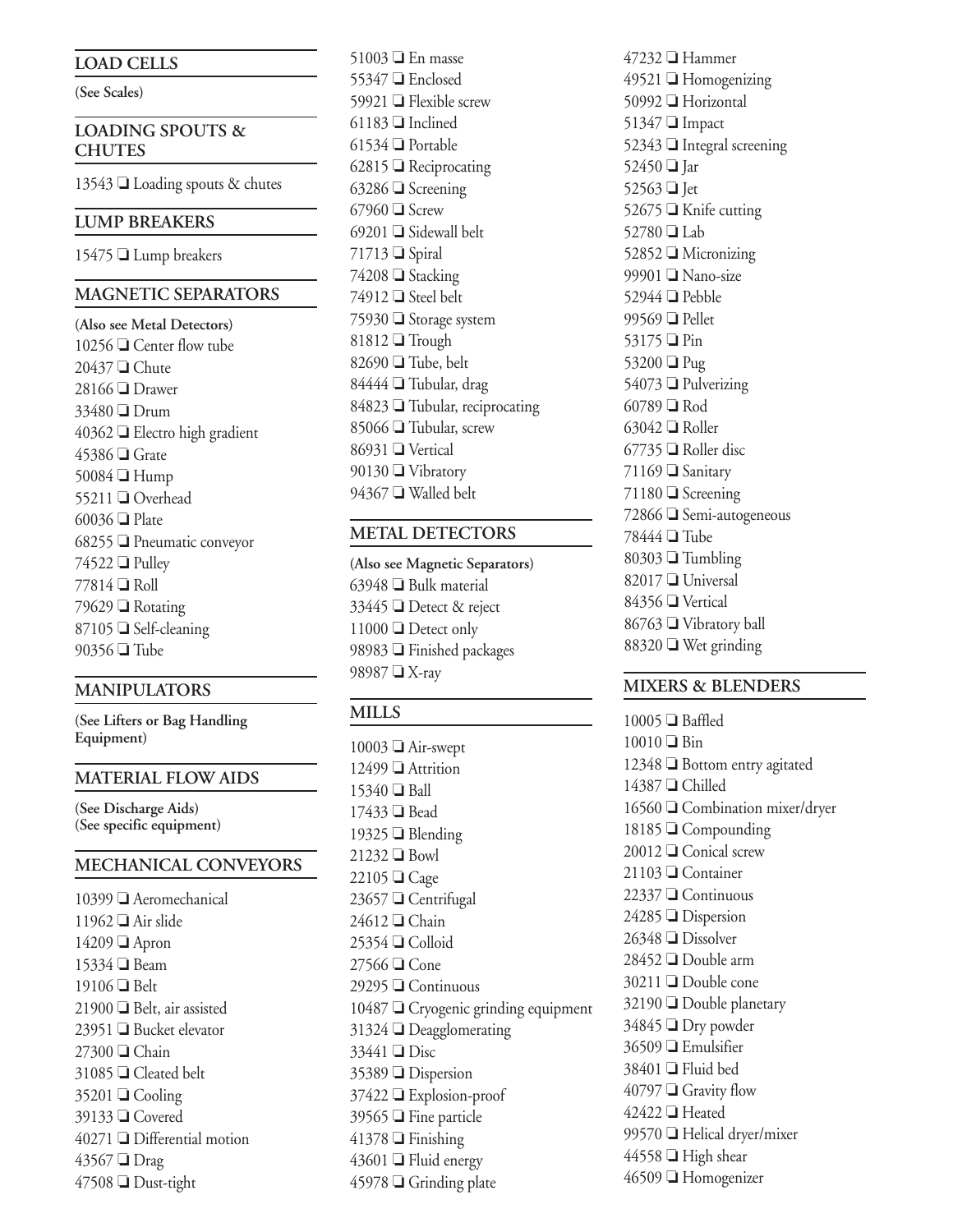$\Box$  Horizontal  $\Box$  Impregnating 52134 **o** Jet  $\Box$  Kneader 56321  $\Box$  Lab  $\Box$  Low shear  $\Box$  Muller  $\Box$  Multiple-motion  $64080$  **D** Paddle  $66443 \square$  Pin  $\Box$  Planetary  $70355 \square$  Plow  $\Box$  Pneumatic blender  $74328 \square$  Pony  $\Box$  Portable  $\Box$  Pug mill  $\Box$  Reactor  $80354$  Ribbon  $\Box$  Rotary Rotating drum  $\Box$  Sanitary  $\Box$  Screw  $\Box$  Shear bar  $\Box$  Side entry agitated **□** Silo blender  $91265$  Spiral **Spray processor** 93549 **Tank**  $\Box$  Top entry agitated 95343 <sup>O</sup> V-cone 96789 Vacuum 97821 Vertical cone  $\Box$  Vertical paddle  $\Box$  Vibratory

#### **MONITORS**

10153  $\Box$  Air quality  $13774$   $\Box$  Airflow  $23476$  **D** Bag leaks, breaks 99895  $\Box$  Belt alignment  $43690$  **D** Blockage  $60125$  Density  $65217$  Dust  $65225$  Emission  $66208 \square$  Explosion-proof  $73156 \square$  Flow 79524  $\Box$  Moisture  $84590$  Motion 99241 **□** Overfill 99280 Oxygen 99300  $\Box$  Plugged chute 99896  $\Box$  Position

99355  $\Box$  Pressure 99538  $\Box$  Relative humidity 99644  $\Box$  Speed 99892 <sup>T</sup>emperature 99897 <sup>O</sup> Vibration

#### **MOTORS**

 $10045$  Dust-proof  $65348 \square$  Explosion-proof

#### **MULTIWALL BAGS**

|                           | (Also see Bulk Bag Filling Equipment) |
|---------------------------|---------------------------------------|
| 1 5# and under            | 4 26-50#                              |
| $26-10#$                  | 5 51-100#                             |
| 3 11-25#                  | 6 Over 100#                           |
| (Also see Plastic Bags)   |                                       |
| 10547 □ Open mouth, paper |                                       |
|                           | $Q_1 Q_2 Q_3 Q_4 Q_5 Q_6$             |
| 45739 ■ Valve, paper      |                                       |
|                           | $Q_1 Q_2 Q_3 Q_4 Q_5 Q_6$             |

#### **PACKAGE OPENING EQUIPMENT, TO RECLAIM PRODUCT**

 $11158$  Package opening equipment, to reclaim product

#### **PACKAGING EQUIPMENT**

**(See Bag Filling Equipment or Fillers, Package)**

#### **PALLETIZERS**

**(See Bag Handling Equipment)**

#### **PARTICLE ANALYSIS**

**(See Analyzers)**

#### **PARTICLE COATING EQUIPMENT**

 $10304 \square$  Coating drums Dry applicators Dry impregnator **D** Fluid bed  $\Box$  Liquid applicators  $\Box$  Vacuum coater

#### **PIPE COUPLINGS**

 $10744$   $\Box$  Angle flanges 14934  $\Box$  Angle rings  $17232 \square$  Clamps

 $20915$   $\Box$  Couplings  $35520 \square$  Expansion joints  $47933 \square$  Fittings

#### **PIPING/TUBING**

 $10842 \square$  Piping/tubing  $24033 \square$  Sight glasses  $49027$  **O** Tube bends

#### **PLASTIC BAGS**

**(Also see Bulk Bag Filling Equipment)** 1 5# and under 4 26-50#  $2\,6-10\#$  5 51-100# 3 11-25# 6 Over 100# **(Also see Multiwall Bags)**  $10320$   $\Box$  Form/Fill/Seal o 1 o 2 o 3 o 4 o 5 o 6  $23892 \square$  Open mouth o 1 o 2 o 3 o 4 o 5 o 6 78320  $\Box$  Valve, plastic  $\Box$  1  $\Box$  2  $\Box$  3  $\Box$  4  $\Box$  5  $\Box$  6

#### **PNEUMATIC BLASTERS**

**(See Discharge Aids)**

#### **PNEUMATIC CONVEYOR SYSTEMS, COMPLETE**

11011  $\Box$  Pneumatic conveyor systems, complete

#### **PNEUMATIC CONVEYORS**

 $\Box$  Dense phase  $\Box$  Dilute phase  $34726$  Portable Positive pressure  $\Box$  Pressure tank  $\Box$  Sanitary  $\Box$  Screw pump  $94312$  Vacuum 97921 Vacuum/pressure

#### **PRESSES**

**(See Agglomeration Equipment)**

#### **PRESSURE FILTERS**

**(See Cake Filtration Equipment)**

#### **PULLEYS**

 $10053$  **D** Pulleys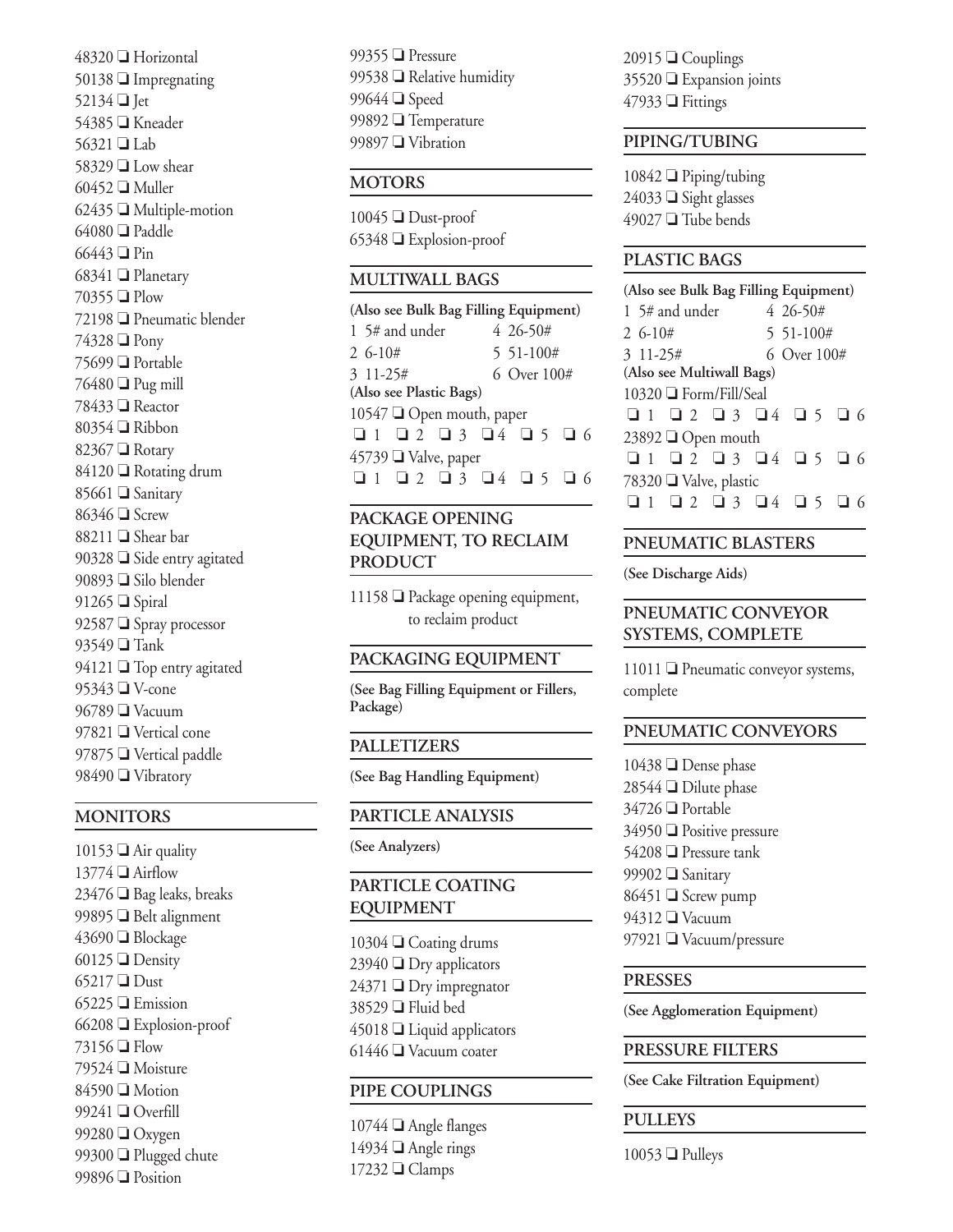#### **PULVERIZERS**

**(See Mills)**

#### **PUMPS, POWDER**

 $11430 \square$  Pumps, powder

#### **RAILCAR ACCESS PLATFORMS**

68600  $\Box$  Railcar access platforms

#### **RAILCAR GATE OPENERS/CLOSERS**

 $10652$   $\Box$  Manual

#### **RAILCAR LOADING & UNLOADING EQUIPMENT**

 $16329$  Mechanical 13707  $\Box$  Pneumatic

#### **RAILCAR MOVERS & SPOTTERS**

13750  $\Box$  Railcar movers & spotters

#### **RAILCAR SEALS & FILTERS**

 $56677$   $\Box$  Railcar seals & filters

#### **RAILCAR SHAKERS**

 $16432$  **Q** Railcar shakers

#### **RAILCARS**

 $68401$   $\Box$  Vacuum

**ROTARY AIRLOCKS**

**(See Valves)**

#### **SAFETY EQUIPMENT**

82413  $\Box$  Fall protection

#### **SAMPLERS**

 $12648$  **G** Samplers

#### **SCALES**

**(Also see Weighing Systems)** 11229  $\Box$  Bagging  $17343$  **Batch**  $23478$  Bench

 $29444$  **D** Bin/hopper/tank  $35121 \square$  Checkweighing 41238  $\Box$  Conveyor belt  $47433$  Dust-tight  $50923 \square$  Explosion-proof  $53000 \square$  Floor 59367  $\Box$  Lab balances  $62341$   $\Box$  Load cells  $65393$  Platform 71404  $\Box$  Portable 77345  $\Box$  Railcar 83687 **Q** Remote indicator  $89513$  Truck 95389 Weigh controller/indicator

#### **SCREENING ANTI-BLINDING BALLS**

 $12174 \square$  Screening anti-blinding balls

#### **SCREENING CONNECTORS**

11322  $\Box$  Screening connectors

#### **SCREENING ENHANCERS**

 $11640$   $\Box$  Multi-frequency adapters

#### **SCREENING EQUIPMENT**

**(Also see Air Classifiers)**  $12428$   $\Box$  Centrifugal  $16999 \square$  Circular  $21500$  Gravity  $26343$  **Grizzly** 30501 **□** Gyratory 30895 **a** Heated  $35432$  Inclined 12589 **□** Lab sieves 39838 **■** Multi-deck  $44000$   $\Box$  Perforated plate 48325  $\Box$  Reciprocating 53682  $\Box$  Rectangular  $57500$   $\Box$  Rotary  $62034$  Sanitary  $66586$  Scalping  $71001$  Shaking 80000 **□** Sieves 75534  $\Box$  Sifters 81090  $\Box$  Sifters, in-line pneumatic 84537 Stationary 89465  $\Box$  Testing 90371  $\Box$  Tumbler 91355 **□** Ultrasonic 93530  $\Box$  Vibratory 98310  $\Box$  Wedge slot

#### **SCREENING EQUIPMENT REPLACEMENT PARTS**

 $54407$   $\Box$  Screening equipment replacement parts

#### **SCREENING MEDIA**

  $\Box$  Alloy  $\Box$  Conductive fabrics  $\Box$  Custom fabricated services  $\Box$  Drilled plate **D** Perforated metal  $\Box$  Sieve cloth  $\Box$  Stainless steel  $\Box$  Synthetic  $66489 \square$  Wire cloth **□** Wire mesh Woven wire

#### **SCREENING PAN CLEANERS**

 $87545 \square$  Screening pan cleaners

#### **SCREW CONVEYORS**

**(See Mechanical Conveyors)**

#### **SCREW FLIGHTS**

12366  $\Box$  Screw flights, metal 69210  $\Box$  Screw flights, plastic

#### **SEALS**

**(See Gaskets & Seals)**

#### **SEMI-BULK BAG CLEANERS**

**(See Bulk Bag Cleaners)**

#### **SEMI-BULK BAG FILLING EQUIPMENT**

**(See Bulk Bag Filling Equipment)**

#### **SEMI-BULK BAG FOLDERS**

**(See Bulk Bag Folders)**

#### **SEMI-BULK BAG LINERS**

**(See Bulk Bag Liners)**

#### **SEMI-BULK BAG UNLOADING EQUIPMENT**

**(See Bulk Bag Unloading Equipment)**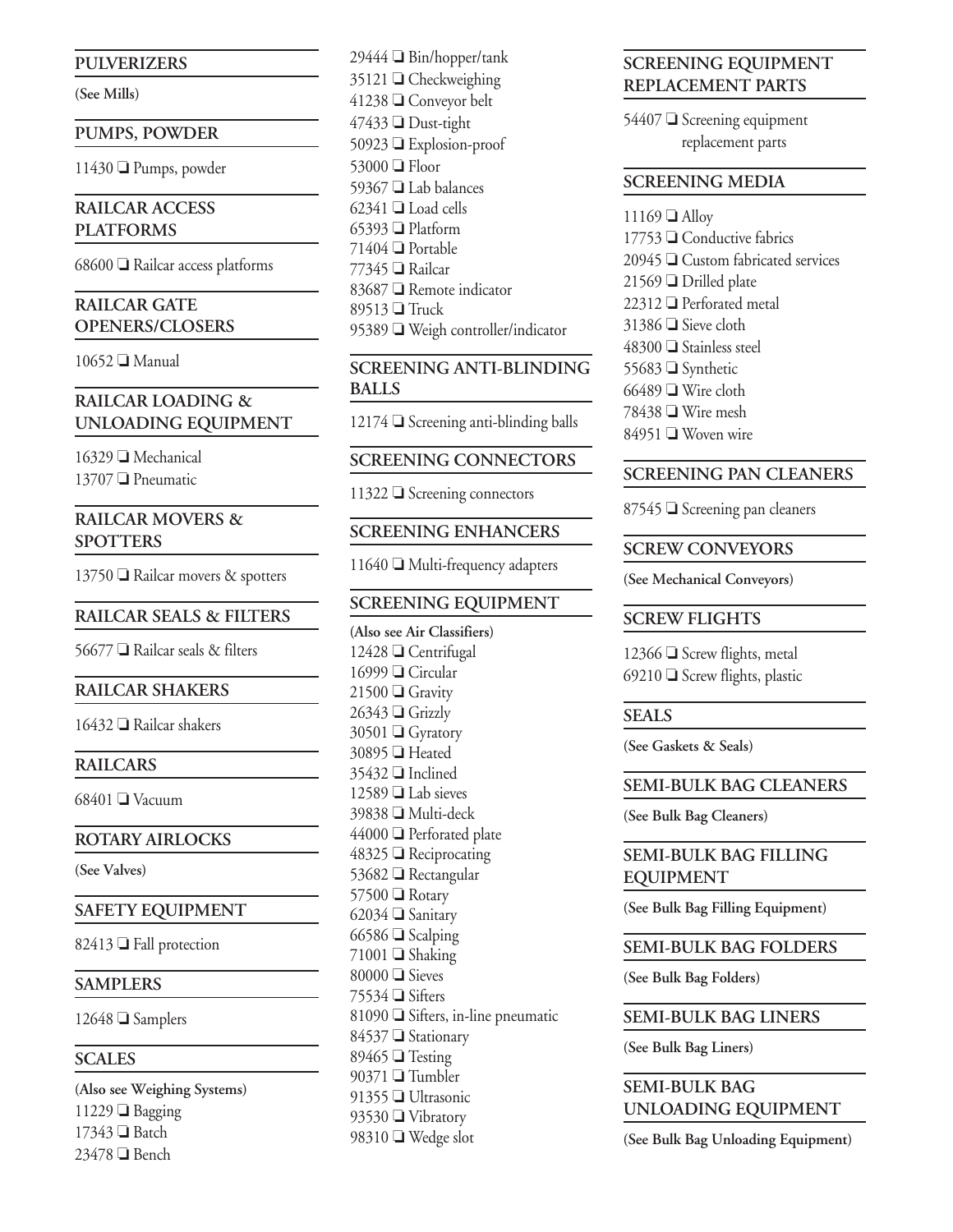#### **SEMI-BULK BAGS**

**(See Bulk Bags)**

#### **SEMI-BULK CONTAINERS**

**(See Bins & Hoppers, Portable)**

#### **SENSORS**

**(See Monitors)**

#### **SHAFT COUPLINGS**

 $87210$  Shaft couplings

#### **SHIP & BARGE LOADING & UNLOADING EQUIPMENT**

 $13122 \square$  Mechanical  $34829$  Pneumatic

#### **SHREDDERS**

**(Also see Mills)** 50361  $\Box$  Shredders

#### **SIEVES**

**(See Analyzers or Screening Equipment)**

**SIFTERS**

**(See Screening Equipment)**

#### **SILENCERS**

 $11250$   $\Box$  Enclosures  $11285$   $\Box$  Silencers

#### **SILO CLEANOUT**

11321  $\Box$  Silo cleanout equipment  $43289$   $\Box$  Silo cleanout services

#### **SILO DISCHARGE METHODS**

  $\Box$  Chisel  $\Box$  Combination mass/funnel flow  $\Box$  Funnel flow  $\Box$  Mass flow

#### **SILO LIGHTING**

90111  $\Box$  Silo lighting

#### **SILO UNLOADERS**

 $90110$   $\Box$  Silo unloaders

#### **SILOS**

**(Also see Dome Storage)**  $\Box$  Aluminum  $\Box$  Bolted steel  $\Box$  Concrete stave 43592 <sup>D</sup> Fabric **D** Fiberglass  $\Box$  Field erected  $54092 \square$  Glass-fused  $\Box$  Jump formed 54521 □ Plastic  $\Box$  Shop manufactured 86832 Slip formed  $\Box$  Stainless steel Welded steel

#### **SIZE REDUCTION EQUIPMENT**

**(See specific categories, such as Crushers or Mills)**

#### **SLIDE GATES**

**(See Valves)**

#### **SOLVENT EXTRACTORS**

 $41932$  Solvent extractors

#### **SPEED REDUCERS**

12937  $\Box$  Speed reducers

#### **SPOUTS**

**(See Loading Spouts and Chutes)**

#### **SPRAY DRYERS**

**(See Dryers)**

#### **SPRAY NOZZLES**

18847 **■** Spray nozzles

#### **SPROCKETS**

**(Also see Gears)** 11183 **□** Sprockets

#### **STACKERS/RECLAIMERS**

89324 Stacker/reclaimers

#### **STATIC ELIMINATORS**

89174  $\Box$  Static eliminators

#### **STORAGE BINS**

**(See Bins & Hoppers)**

#### **STORAGE SYSTEMS, COMPLETE**

11982  $\Box$  Storage systems, complete

#### **STORAGE TANKS**

**(See Silos or Bins & Hoppers or Dome Storage)**

**STRETCH WRAP EQUIPMENT**

**(See Bag Handling Equipment)**

**TEST LABS**

 $11929$  Test labs

**TEST SCREENS**

**(See Screening Equipment)**

**THERMAL CONDITIONERS**

 $19242$   $\Box$  Thermal conditioners

**TOLL PROCESSING**

**(See Custom Services)**

#### **TRAINING INSTRUCTION**

 $17127$  Training instruction

#### **TRAMP METAL DETECTORS/REMOVERS**

**(See Magnetic Separators)**

#### **TRUCK LOADING & UNLOADING EQUIPMENT**

69037  $\Box$  Mechanical 78402 □ Pneumatic

#### **TRUCK TRAILERS, DRY BULK**

19329  $\Box$  Pneumatic

#### **TUBING**

**(See Piping/Tubing)**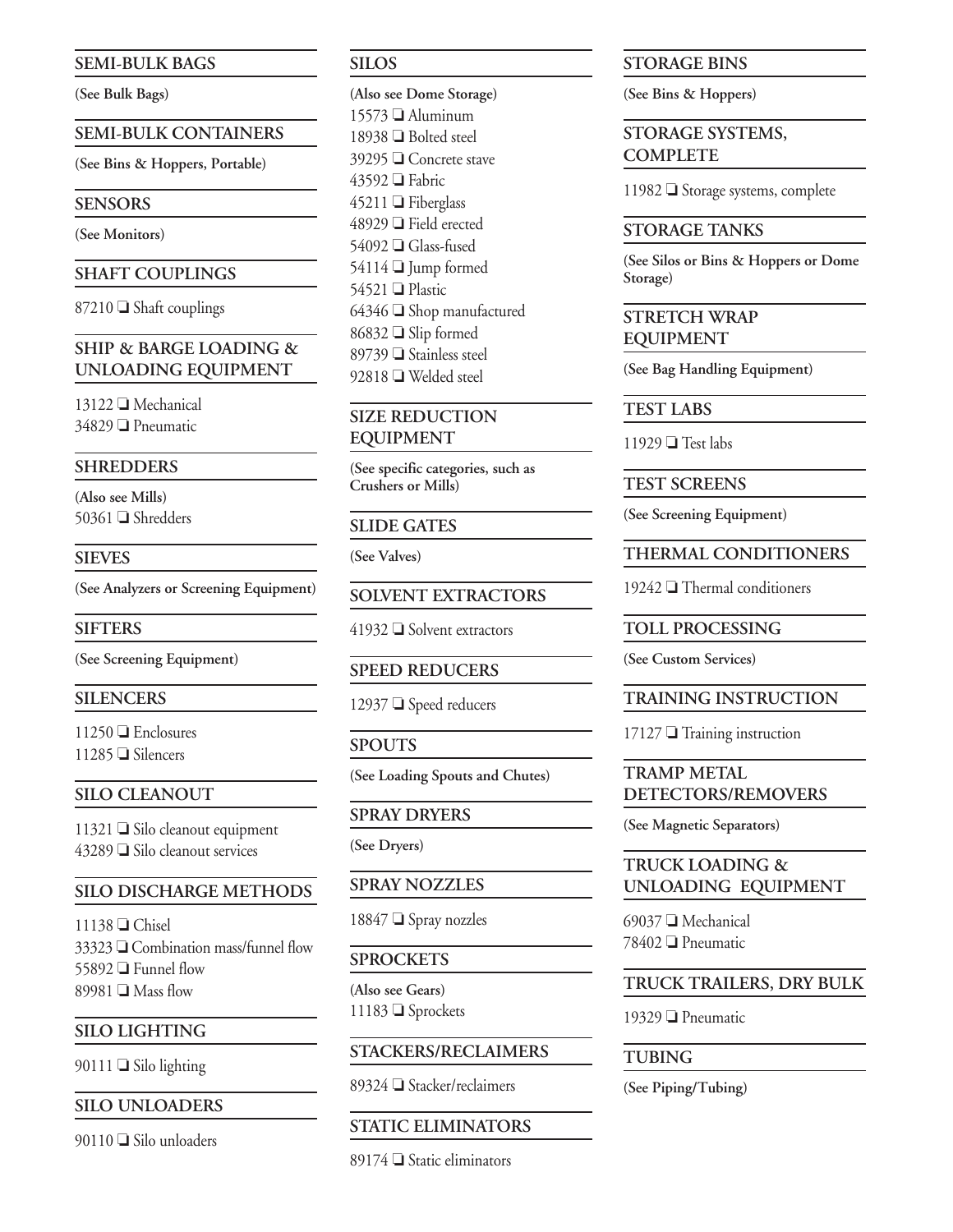#### **VACUUM CLEANING EQUIPMENT**

12877 **□** Air  $13002 \square$  Electric  $15699 \square$  Explosion-proof  $41739$   $\Box$  HEPA filtering  $20199$  Portable 35022 Stationary 19824  $\Box$  ULPA filtering

#### **VACUUM CLEANING SYSTEMS**

19818  $\Box$  Vacuum cleaning systems

#### **VACUUM FILTERS**

**(See Cake Filtration Equipment)**

#### **VACUUM LOADERS**

 $11224 \square$  Explosion-proof  $\Box$  HEPA filtering  $\Box$  Trailer-mounted **O** Wet/dry

#### **VACUUM PUMPS**

 $12203$   $\Box$  Vacuum pumps

#### **VALVES & GATES**

 $13239$  **D** Ball  $22302 \square$  Butterfly  $25510$  Check 31295 **□** Cone  $40139$  Diaphragm 44903 Disc 49230  $\Box$  Discharge 58392 **□** Diverter 61994  $\Box$  Double-dump 65490  $\Box$  Flapgate 67349  $\Box$  Iris 67389  $\Box$  Knife gates 76493 **□ Pinch** 83422  $\Box$  Pressure/vacuum relief 85834 Rotary airlock 99540 Dense phase 99541 Dilute phase 99542 D Feeder 99544 *High pressure* 99545 **Sanitary** 91134 Sanitary 94201  $\Box$  Slide gate 99482  $\Box$  Swing

#### **VIBRATING TABLES**

**(See Compaction Tables)**

#### **VIBRATORS**

 $\Box$  Air pads **□** Electric  $\Box$  External bin **O** Pneumatic

#### **WASTE HANDLING EQUIPMENT**

19139  $\Box$  Waste handling equipment 26195 **■ Water & wastewater** equipment

#### **WEAR PROTECTION**

 $37565$  Wear protection

#### **WEIGH FEEDERS**

**(See Feeders)**

#### **WEIGHING EQUIPMENT**

**(See Scales)**

#### **WEIGHING SYSTEMS**

**(Also see Scales)**  $\Box$  Batching **D** Blending 49320 <del>□</del> Continuous  $\Box$  Micro ingredient  $\Box$  Multiple ingredient  $\Box$  Proportioning 97201 Weigh/blend

#### **WIRE CLOTH**

**(See Screening Media)**